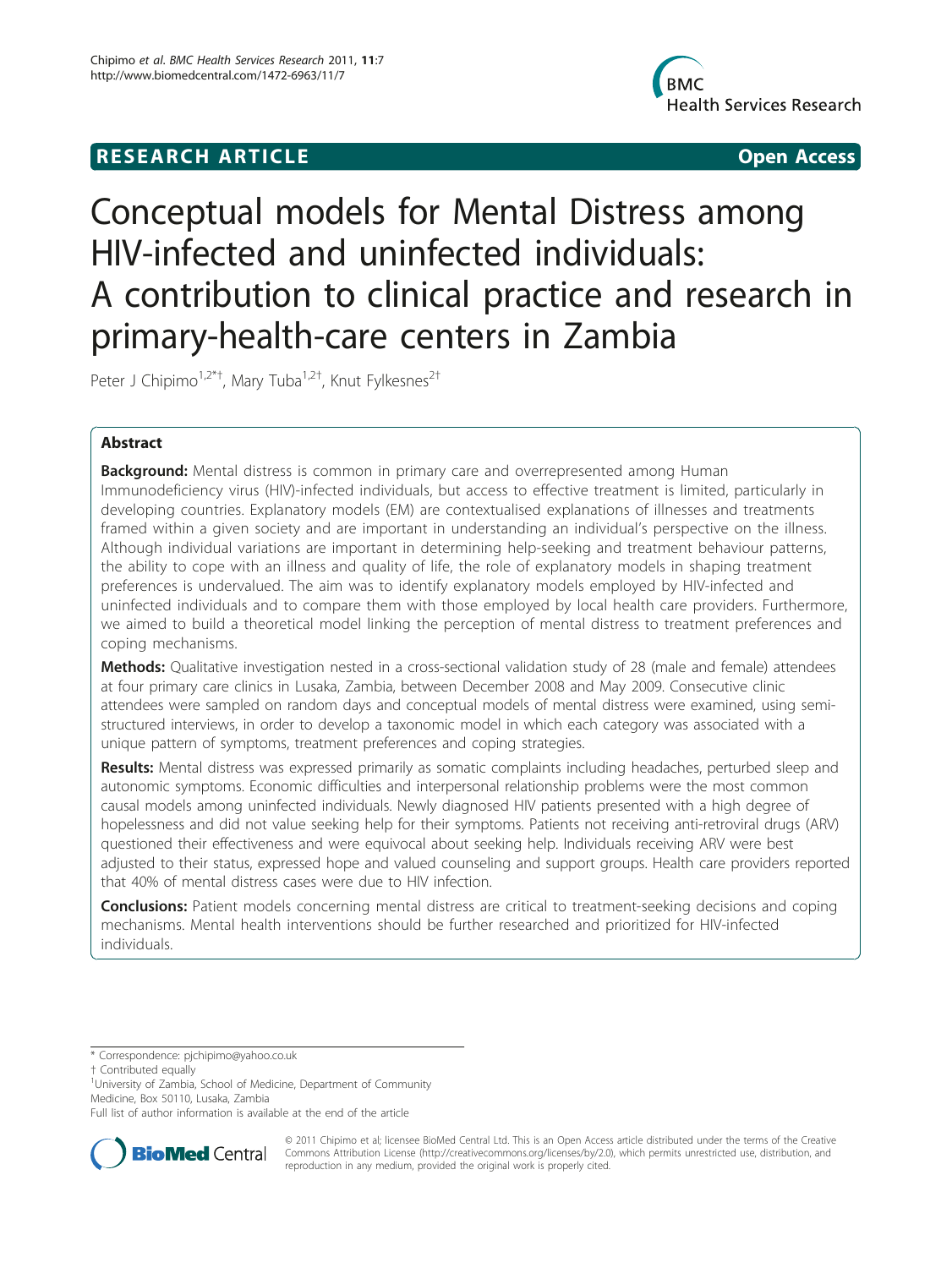# Background

Mental disorders contribute substantially to the global burden of disease, accounting for 15% of all disabilityadjusted-life-years and up to 30% of those attributable to non-communicable diseases[\[1,2](#page-11-0)]. Factors emphasizing the role of poverty including economic deprivation, lack of social support structures, gender disadvantage [\[3](#page-11-0)]and medical illnesses are major determinants of mental distress and risk factors for new episodes of affective disorders[[3](#page-11-0)]. There is much debate concerning the most effective way to measure mental distress. Several instruments, most of which are based on self-report systems, have been suggested for detecting mental distress, including the Self-Reporting questionnaire (SRQ), Symptom Check List (SCL) and General Health Questionnaire (GHQ), and the validity of these methods have been published[\[4-6\]](#page-11-0). Cultural construction of mental distress is important[\[7](#page-11-0),[8](#page-11-0)]. Debate concerning the significance of cultural construction in relation to mental distress has led to increased interest in explanatory models that focus on mental disorders in different communities [[9-11\]](#page-11-0). Such models influenced the inclusion of an outline for the cultural formulation of "culture-bound syndromes" in the fourth version of the Diagnostic Statistical Manual of Mental Disorders (DSM-IV revised) [[12](#page-11-0)]

In Zambia, literature concerning specific definitions and the perception of mental distress is limited, as mental health is generally not prioritised in terms of service provision [[13](#page-11-0)]. However, rates of mental and emotional illness are thought to be increasing in Zambia owing to socio-economic difficulties that precipitate mental problems including HIV/AIDS, poverty and lack of employment[[4,5](#page-11-0),[14](#page-11-0)]. Mental illness is generally viewed from two broad perspectives, community and cultural[[13\]](#page-11-0). The community view perceives good mental health or "a sound mind" as the ability to execute roles and responsibilities expected within a given social and cultural context. In contrast, mental illness, whether mild or severe, is associated with disruptive behaviour, straitjackets, and mental institutions[[12,13\]](#page-11-0). In Zambia, cultural beliefs concerning the cause of mental illness centre on possession by spirits or social punishment; many hold the belief that mental illness is caused by witchcraft and therefore cannot be treated by modern medicine but only through traditional means. A lack of proper information and the dominance of misleading presentation have led to a negative portrayal of mental illness, and sufferers are collectively and unjustifiably categorized and rejected, regardless of the form of mental illness [[13,15\]](#page-11-0).

Such categorization often leads to mistreatment and isolation of mentally ill individuals [\[15\]](#page-11-0). A qualitative study in Zambia revealed that mental health patients utilizing health services felt stigmatized and discriminated against, and a further study investigating the quality of life of women suffering from mental illness revealed similar results[[14](#page-11-0),[15\]](#page-11-0). The stigma attached to mental illness caused both community and health decision-makers to view sufferers with low regard, leading to stigmatization of families across generations, institutions that provide treatment, psychotropic drugs and mental health workers [[15](#page-11-0)]. Such attitudes are an obstacle to the provision of care as they result in a reluctance to invest resources into mental health care and discrimination in the provision of services for physical illness among those who are mentally ill. The studies outlined above concluded that mental illness is a complex and diverse disorder, and that there is need to employ a multi-dimensional approach for the diagnosis and management of mental illness in public health institutions.

## Explanatory Models

Explanatory models (EM) are defined as an understanding or explanation of episodes of illness and treatment, framed within the context of cultural beliefs and norms of a given society, and employed by all engaged in the clinical process and the interaction between healer and patient that is central to the health care system[[14\]](#page-11-0). Rather than adopting a single explanatory perspective, as is often the case with traditional theories of science, i.e. etiological models, a range of compelling evidence indicates that mental distress involves causal pathways that act both within and outside the individual  $[12]$  $[12]$ . Therefore, it is imperative that mental distress is understood in terms of biological, psychological, social and cultural perspectives. In order to do this, probing questions must be answered in a qualitative interview leading to multi-layered responses that include information concerning social factors, knowledge, coping strategies and symptom narratives. Information relating to a patient's view leads to a better understanding of their illness, its cause and meaning, treatment regimes and the recovery process. Individual variations in a patient's conceptualisation of the illness have been identified as important in determining help-seeking and treatment behaviours, preference of treatment, ability to cope and quality of life, [[12,13](#page-11-0)] and these may differ substantially from conventional medical concepts held by health professionals but must be taken into account in the clinical process. This is particularly important in developing countries where pluralistic health systems are commonplace and pose challenges to health planning because the socio-cultural context of the illness leads to 'traditional' therapy rather than focusing on conventional medical concepts.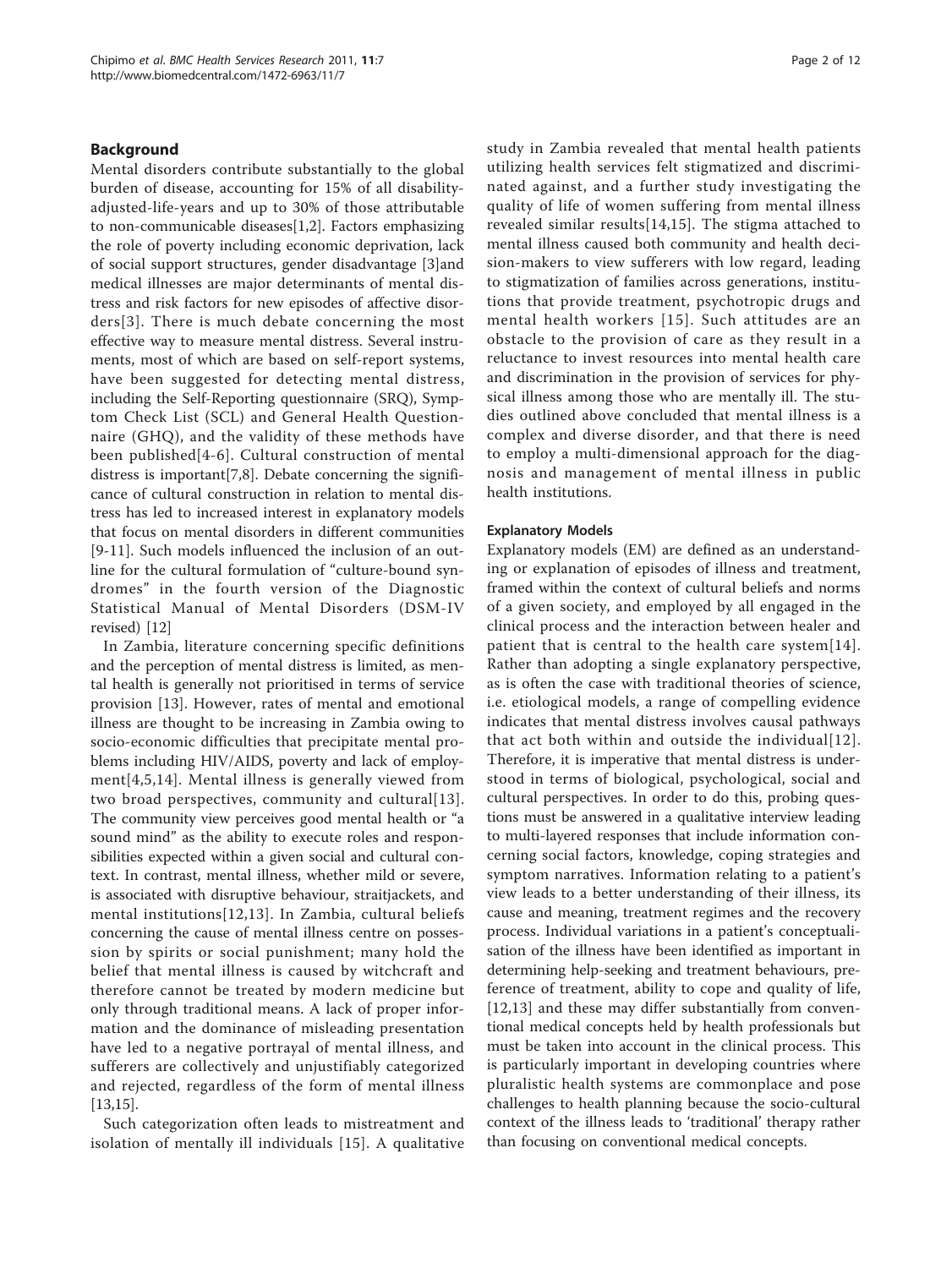## Explanatory Models, Mental Distress and HIV infection

HIV infection is associated with psychological problems and psychiatric disorders, and in a study carried out in Zambia the effects of HIV infection on mental distress were demonstrated to be direct (biological) and indirect (psychological)[[3\]](#page-11-0). Psychological effects were prominent and socially patterned, and females with poor socioeconomic position and poor social support were at highest risk of developing mental distress. Furthermore, evidence suggests a heightened risk of contracting HIV infection among individuals suffering from mental disorders[\[1,15](#page-11-0)]. Mental distress is relevant to HIV disease progression as it can lead to decreases in CD4 T lymphocytes and increases in viral load, and is associated with an increased risk of clinical decline and mortality [[16\]](#page-11-0). Mental disorders can mediate delayed help-seeking and therefore diagnosis, and poor compliance in terms of taking prescribed medication, and can predict individuals dropping out of HIV-risk reduction programmes. Although there are many data concerning the association between HIV infection and mental distress and the importance of explanatory models of mental distress, there has been little research concerning explanatory models for mental distress during HIV infection. There is a high prevalence of HIV and mental distress in the general population of Zambia [[3\]](#page-11-0) but only one study has investigated explanatory models of mental health among low-income women and health care practitioners[[9\]](#page-11-0). This study revealed that the most commonly-used phrase among women to define and explain mental health problems was "problems of the mind" but only physical symptoms were defined as an illness. The results indentified socio-economic standing and the home environment as key factors in mental distress, particularly the quality of marital relationships. The study concluded that greater awareness of explanatory models was essential and would have beneficial effects on the formulation of health policies concerned with mental health[\[9\]](#page-11-0).

The present study considers the importance of explanatory models for improving the provision of mental health services. As far as we are aware, there have been no studies in Zambia or elsewhere in the sub-Saharan region to investigate explanatory models for mental distress during HIV infection. Therefore, this study compared explanatory models used by HIV-infected individuals, uninfected individuals and local health care providers (traditional healers and health professionals). We aimed to explore the narratives of the personal lives and health of individuals using the following key research questions: 1. what are the explanations used for mental distress in Zambia? 2. Are the explanatory models used by people attending primary health care clinics consistent with those of health professionals working in

these institutions? 3. What is the significance of explanatory models in mental health in Zambia? In addition, we aimed to build a theoretical model linking the perception of illness to the course of the illness and resultant coping mechanisms, based on a locally validated self-reporting questionnaire. (SRQ-10)

## Methods

# Setting and study design

This research was part of a larger study aimed at validating the use of SRQ-10 as a screening instrument and to assess mental health changes in people living with HIV/AIDS (PLWHA)[[3,4](#page-11-0)]. We assessed primary health seekers at four primary health care centers in Lusaka, Zambia between December 2008 and May 2009. The clinics were purposely selected within the city of Lusaka; two were situated in very high population density areas (Kalingalinga and Mtendere) and the others were situated in a medium density area (Chilenje and Chelston). The residents of these areas speak a number of languages but predominantly English and Nyanja.

#### Sampling procedure

In the validation study, a sample of 400 clinic attendees aged 16 years and over was asked to participate in the study between January and March 2009. Each clinic was sampled randomly on selected days, three times each week. On the selected day, interviews were conducted with consecutive clinic attendees in the outpatients department. The purpose of the study was explained to each participant by research assistants and verbal consent was obtained. Details of the methodology are published elsewhere[[3\]](#page-11-0). To fulfill the aims of the explanatory models for the mental distress study, a sample of 28 informants was taken from the validation study. This sample consisted of 14 informants who were HIV negative and 14 who were HIV positive. Of the 14 informants who were HIV-infected, eight were not eligible for ARVs and the remainder had been taking ARVs for varying durations. An effort was made to balance the gender and age distribution across these categories. Household in-depth interviews were conducted to gather additional and detailed data concerning the explanatory model for mental distress in Zambia. Eight eligible health professionals working in a mental institution were interviewed at their respective public health facilities. Three identified indigenous healers who reported treating mentally distressed people were interviewed.

# Data collection

Data were collected using a semi-structured questionnaire and serial in-depth interviews. The questionnaire contained a section comprising questions pertaining to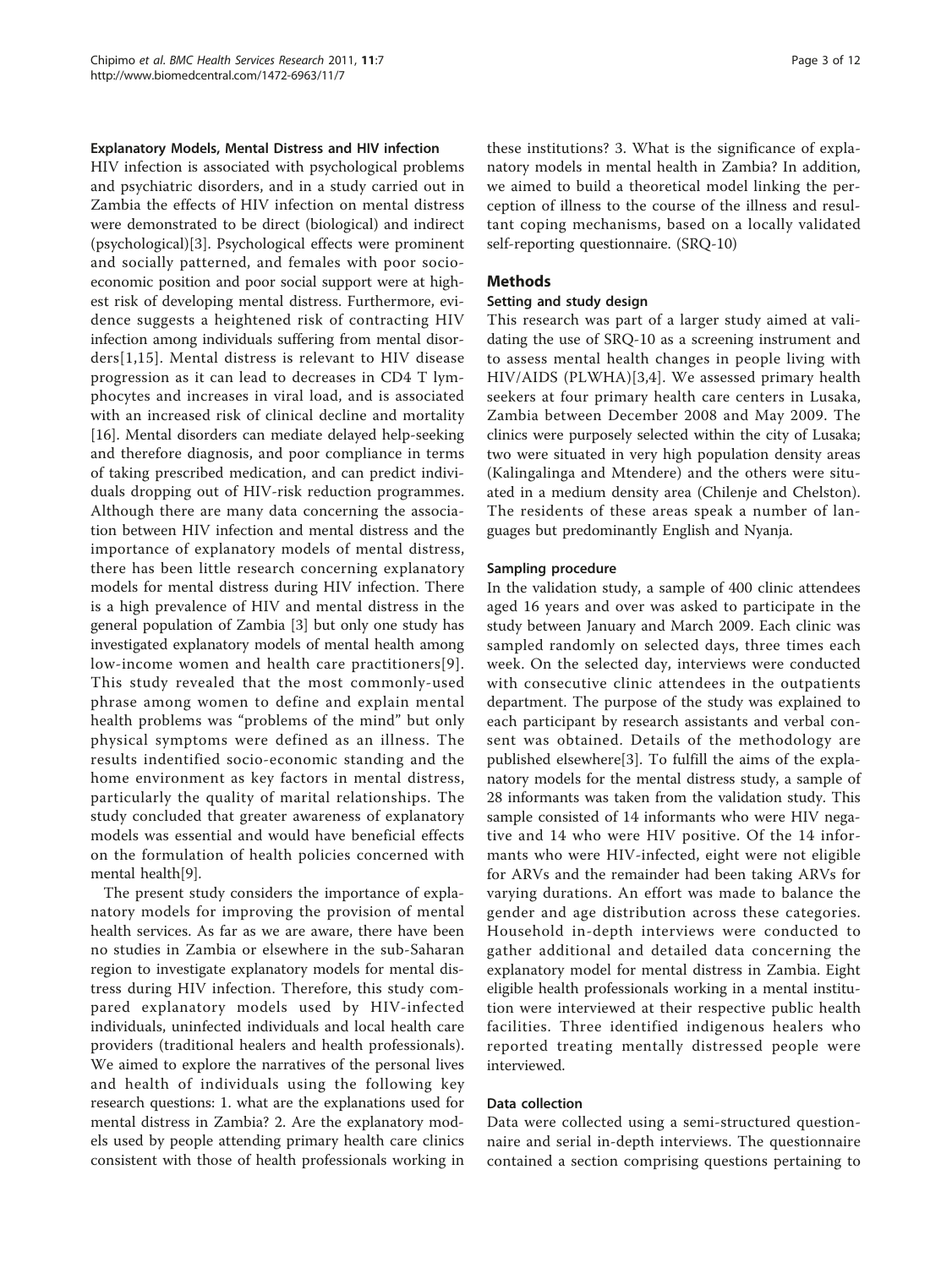<span id="page-3-0"></span>

| A. Thoughts of Death            | Has the thought of ending your life been on your mind?   |  |  |
|---------------------------------|----------------------------------------------------------|--|--|
| B. Loss of interest or pleasure | Is your daily life suffering?                            |  |  |
|                                 | Are you unable to play a useful part in your life?       |  |  |
|                                 | Do you find it difficult to enjoy your daily activities? |  |  |
| C. Depressed mood               | Do you sleep badly?                                      |  |  |
|                                 | Do you cry more than usual?                              |  |  |
|                                 | Do you have difficulties deciding?                       |  |  |
|                                 | Are you tired all the time?                              |  |  |
|                                 | Do you often have Headaches?                             |  |  |
|                                 | Is your digestion poor?                                  |  |  |

Chipimo PJ, Fylkesnes K.Mental distress in the general population in Zambia: impact of HIV and social factors. BMC Public Health. 2009; 9 (298). doi:10.1186/1471- 2458-9-298

socio-demographic factors such as sex, age, marital status and number of children, education, employment, religion and questions assessing socio-economic position. The other section contained questions concerning mental health. This information was extracted from the database of the main Validity study[[4](#page-11-0)-[6\]](#page-11-0). Eligibility for participation was based on the participant's HIV status and being mentally distressed, as determined using a locally validated Self-Reporting-Questionnaire-10 (SRQ-10), a 10 item questionnaire containing two domains, namely depressive symptoms and somatisation. The SRQ-10 is based on a dichotomous response answer system (Yes/No) to the questions presented in table 1. Each symptom was weighted according to severity based on the DSM-IV criteria, with more severe symptoms ranked higher than less severe ones[[4](#page-11-0)-[6\]](#page-11-0). The raw weights were summed up in a transformed summative index ranging from 0-20. A cut-off point of >7/20 (for mental distress cases) was selected on the basis of the DSM-IV requirement of five or more symptoms under the headings: thoughts of suicide, loss of interest or pleasure, and depressed mood, which would represent a change in a participant's previous functioning[[4-6\]](#page-11-0).

Informants classed as mental distress cases underwent further qualitative interviews to elicit the explanatory models. A modified, adapted and contextualised interview schedule developed by Kleinman [[17](#page-11-0)] was used to elicit the explanatory models for mental distress

(Table 2). To compare the explanatory models, this interview schedule was administered to all groups in the study (HIV negative individuals, HIV positive individuals and health care practitioners). The interviews with health care practitioners were conducted in English and designed to draw upon their experience of attending to patients and eliciting explanations for the causes of mental distress in the study population profile.

#### Data analysis

Socio-demographic characteristics were extracted from the database of the main study[[4-6\]](#page-11-0). Tape-recorded indepth interviews (IDIs) were transcribed verbatim either directly in the case of interviews conducted in English or from the language of the interview (Nyanja or Bemba) to English. Initial analyses were carried out manually using the code sheet, which is an interpretative approach to identifying common themes in a data reduction strategy[[18](#page-11-0)]. A sheet containing all phrases representative of the five models was created and the names of models were used as codes. These standardized codes were assigned to the same or similar phrases. In this case, phrases refer to responses given according to the question posed. Common phrases were grouped together and placed under the same or similar sub-theme. Themes described the codes, and the codes were representative of names of models. Themes that were grouped together provided unique and contrasting

| Table 2 Kleinman Interview schedule for explanatory models |
|------------------------------------------------------------|
| What do you call your problem? What name does it have?     |

- 2. What do you think caused the problem?
- 3. Why do you think it started when it did?
- 4. What does your sickness do to you? How does it work?
- 5. How severe is it? Will it have a short or long course?
- 6. What do you fear most about your illness?
- 7. What are the chief problems your sickness has caused for you?

8. What kind of treatment do you think you should receive? What are the most important results you hope to receive from the treatment

Kleinman A. Patients and healers in the context of culture. Berkeley, CA: University of California Press. 1980.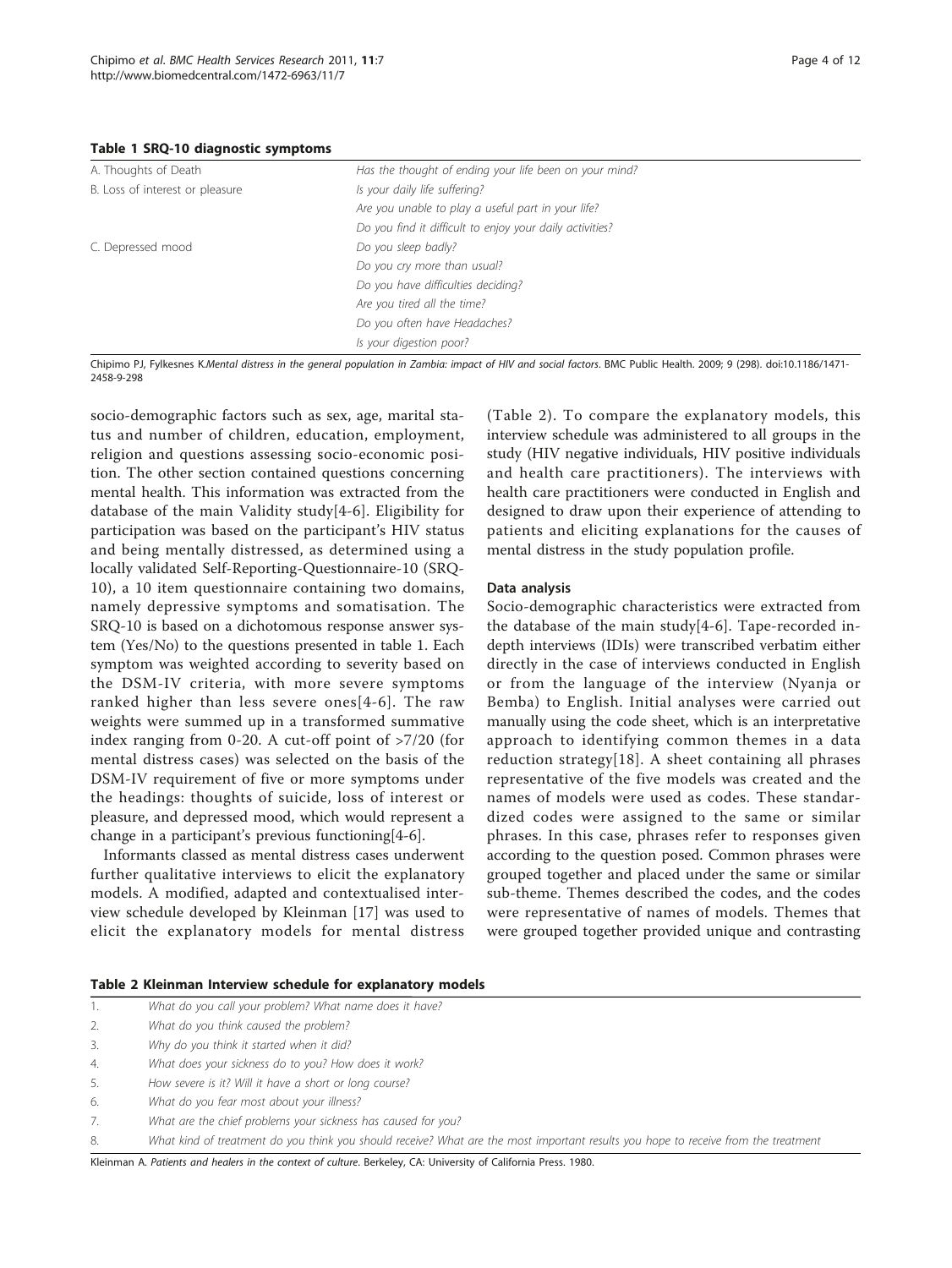features of the narration of the symptoms[\[18\]](#page-11-0). To confirm consensus relating to codes assigned to phrases, two authors independently produced code sheets with identical standard codes, and switched them. This allowed agreement and disagreement about standard codes assigned to phrases to be identified. Where there were disagreements, the phrase was re-coded. Therefore, atypical data were selectively discarded, allowing the study to focus on the most common answers. To ensure validity of responses, transcripts were read and re-read. The frequency and occurrence of common phrases was noted. To ensure reliability of phrases, occurrences and frequencies of common phrases within single IDIs and across IDIs were compiled and noted.

The data were entered in SPSS to enable basic statistics such as frequencies and cross tabulations to be analyzed electronically. A theoretical taxonomic model was developed to aid the classification of contrasting symptom narratives. The narratives were grouped into representational categories that mirrored the contrasting models between the role of social circumstances, worries and emotional experience. A link was drawn between the perceptions of the symptoms and attitudes towards treatment and coping strategies.

# Results

Twenty-eight informants (13 females, 15 males), who met the symptom criteria for Mental distress (Table [1](#page-3-0)) and consented, were interviewed. An effort was made to balance the male to female ratio despite clinical demographics demonstrating that more women than men seek health care. The combined mean age was 32 years (35 years male, 29 years female) and the age range was 19-56 years. Of the 28 participants, 50% were HIV positive (eight males and six females) and 50% HIV negative (seven males and seven females). HIV positive informants were divided into two groups depending on whether they were receiving ARVs. Nine informants were HIV positive but not receiving ARVs (four male, five female) and six were receiving ARVs (three male, three female).

Table 3 presents the factors associated with mental distress and the most commonly associated symptoms; this is a summary of the broad categories of explanations given by the informants for their mental distress symptoms. The numbers in each category are higher than the sample size as several informants related more than one symptom in describing their experiences.

#### The Explanatory Models

To aid understanding of the contrasting models for mental distress in the study, taxonomic categories were developed and respondents were classified into one of these representational groups: social, biological, psychosocial and situational models. Attributes of these models were closely interrelated, but certain features and aspects belonged to specific groups as demonstrated in table 3.

# 1. Social Model

Informants in this model said that their symptoms were due to social events in their lives, either single episodes or long-term stressors. In some cases, informants described multiple sources of social stressors. The social narratives were closely related to recent life events that had traumatized the informants, causing repeated somatic symptoms.

Social Narratives A 48 year old unemployed man with six children ascribed his symptoms to the lack of a job.

"I only went up to grade seven in school because my parents died early and so there was no one to educate me. My life has been tough. I am 48 years old and been married twice. I have six children spread in two homes. The biggest problem I am facing is I do not have a job and I cannot educate my children. My life is so unstable and all I do is piece work. How can I pay for two homes? How can I pay for the house and buy food? When I think like this I get

Table 3 Factors associated with Mental Distress as identified by the informants

| Category of factor                             |    | Frequency Symptoms/comments<br>Concerns about rent, day-to-day living, school fees                                                                                      |  |  |
|------------------------------------------------|----|-------------------------------------------------------------------------------------------------------------------------------------------------------------------------|--|--|
| Worries about money                            | 51 |                                                                                                                                                                         |  |  |
| Problems of the mind                           | 47 | Recurrent headaches, sleeplessness, unhappiness, trouble thinking, loss of appetite, night mares                                                                        |  |  |
| Unknown cause of symptoms                      | 32 | Most common among informants not acknowledging symptoms as an illness or as mental distress,<br>suggested witchcraft                                                    |  |  |
| Relationship with spouse and<br>family members | 26 | Commonest among women, included crying more than usual, unhappiness, headaches,<br>sleeplessness.                                                                       |  |  |
| III health                                     | 24 | Sleeplessness, daily life suffering, inability to play useful role in life, tiredness                                                                                   |  |  |
| Low self-esteem                                | 16 | Worthlessness, loss of interest, unhappiness, crying more than usual, difficulty enjoying daily activities,<br>experience of stigma                                     |  |  |
| Recent life events                             | 6  | Bereavement, divorces, newly diagnosed with chronic disease including HIV. Included symptoms of<br>restlessness, sleeplessness, trouble thinking, headache, unhappiness |  |  |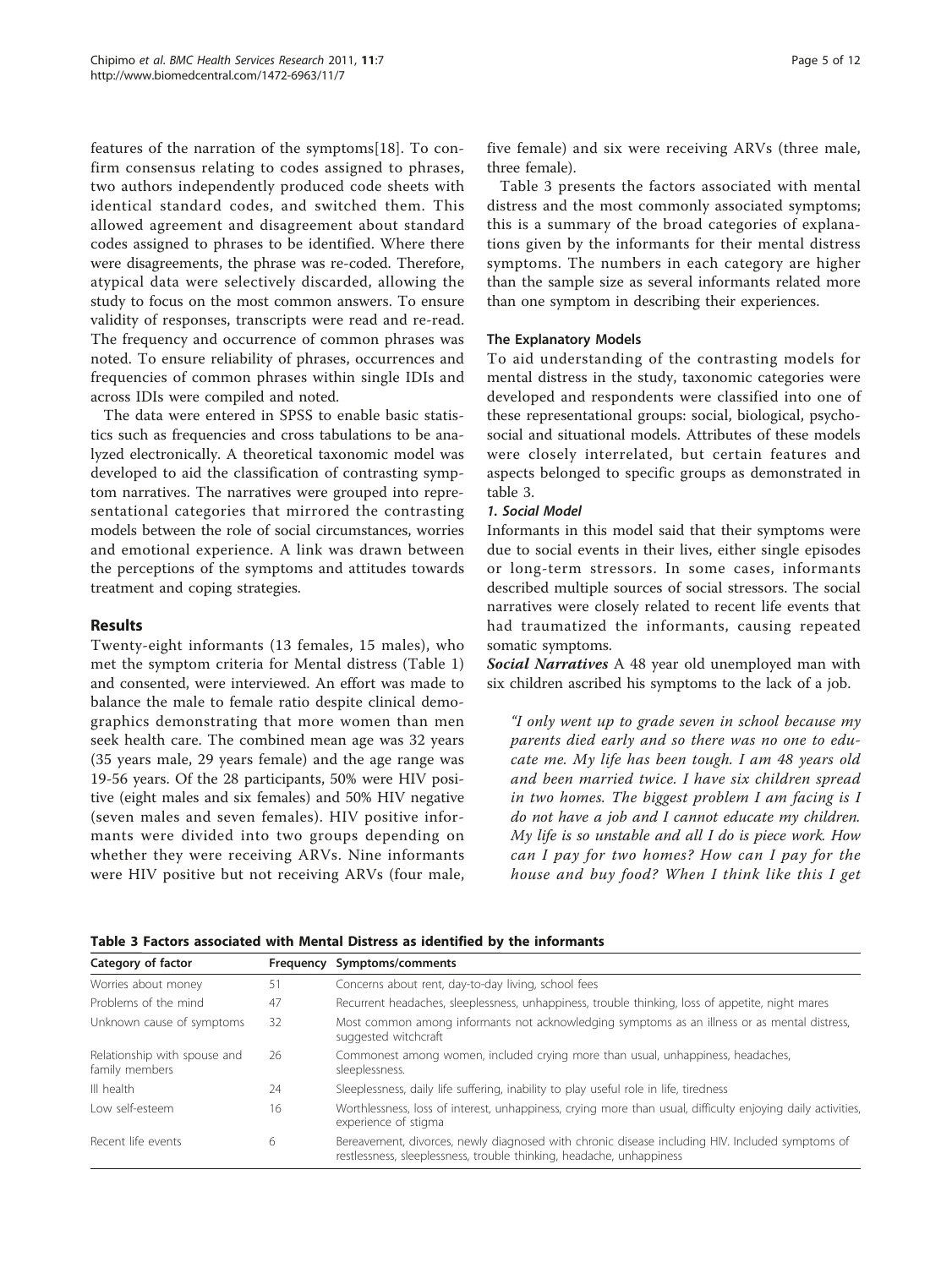headaches and I cannot sleep. I have no taste for food in my mouth. I am suffering a lot.

Another 29-year-old married woman with four children said her problems had started when her husband died.

"I have a lot of thoughts, often I sit and cry by myself and I cannot remember the last time I had a good night's sleep. I feel so alone. I am the one who has to think about where the money for food and rent is going to come from. When my husband was alive, this was automatic. I pray that his soul has found a better place. I sell some tomatoes by the roadside but this does not make any money at all. I am already one month in arrears for rent and I do not get any help from my in-laws. I worry a lot about how I am going to take care of my four children and about how I am going to pay for their school fees. My mind comes to a stand still and I feel like such a worthless person".

The results showed that mental distress was somewhat insensitive to gender. However, certain social stressful situations had more effect on women than on men.

## 2. Biological Model

This model was closely related to the social model. The narratives in this category ascribed the symptoms to physical ailments currently being experienced. Unlike the social models, the stressor (physical illness) was a single entity. Expressed worries or symptoms were a direct result of the physical illness. Therefore, the body was seen as mediating the social stressors, which were expressed as symptoms of mental distress. This model predominantly comprised informants who were HIV positive and included individuals with other long-term medical conditions such as hypertension and diabetes.

Biological Narratives A 29-year-old unemployed man with 10 years of education said his symptoms were due to HIV and worsened by worries concerning his family (married with two children).

"As I told you, I am HIV positive and I have been on ARVs for three years now. Yes, I often have stomach problems and trouble sleeping. Sometimes my hands shake and I wake up abruptly at night due to bad dreams, but I do not know why. I think that it may be due to the HIV since I have been HIV positive for seven years now. I think these are complications of the illness, maybe the virus is in my brain now. I am not worried about my health, but I do get worried often about the future of my children who will suffer and live on the streets when I die. I have repeated headaches when I think too much about this and I

lose sleep. I am currently unemployed and occasionally get paid for fixing people's radios, but I am always short of money for food and paying rent. If this is happening now, imagine after I am buried six feet under."

A 55-year-old self-employed man with 14 years of education ascribed his symptoms to hypertension (BP). He is married with five children.

"BP is a bad disease as you know. They call it a silent killer. I could be talking to you right now but maybe I'll collapse the moment I stand up... Headaches are my daily problems, I think it is these BP medicines. Also they say BP itself cause headaches, I also sleep very badly because I sweat a lot at night and have bad dreams. These are worse when I have a lot on my mind. I worry everyday that I will have a stroke... I am not worried about dying because I know my family will live a good life, but if I have a stroke it means that my wife and children have to change their lives to care for me. Maybe I will not be able to walk or feed myself, maybe my wife will have to wash me and take me to the toilet. I don't want to be a burden. These thoughts stress me a lot and I even get depressed".

The results revealed that worry concerning the lives of children and spouses if the individual died was a direct contributor to headaches and sleeping badly.

#### 3. Psychosocial Model

Attributes in this model emphasize the role of psychological stressors in mental distress. Although the stressors were a single entity, they manifested themselves as a psychosocial dimension. However, these narratives focused on themes of self-blame, personal failure and poor self-esteem.

Psychosocial narrative A 26-year-old married woman with 17 years of education attributed her symptoms to her failure to have children.

"I am well educated and have a good job, but unfortunately my marriage is on the rocks and I think it is entirely my fault. You see the Good Lord has given me everything else but the ability to have children. When I dwell on this I often cannot think straight, I am not even sure how to describe my state of mind. I get so anxious and depressed. I feel I am a worthless person and my time here on earth is meaningless. I always feel like something bad is going to happen. I often avoid going to kitchen parties or women's meetings at work. They all have kids and I know they talk about me. My husband has two children with another woman and he spends most of his time there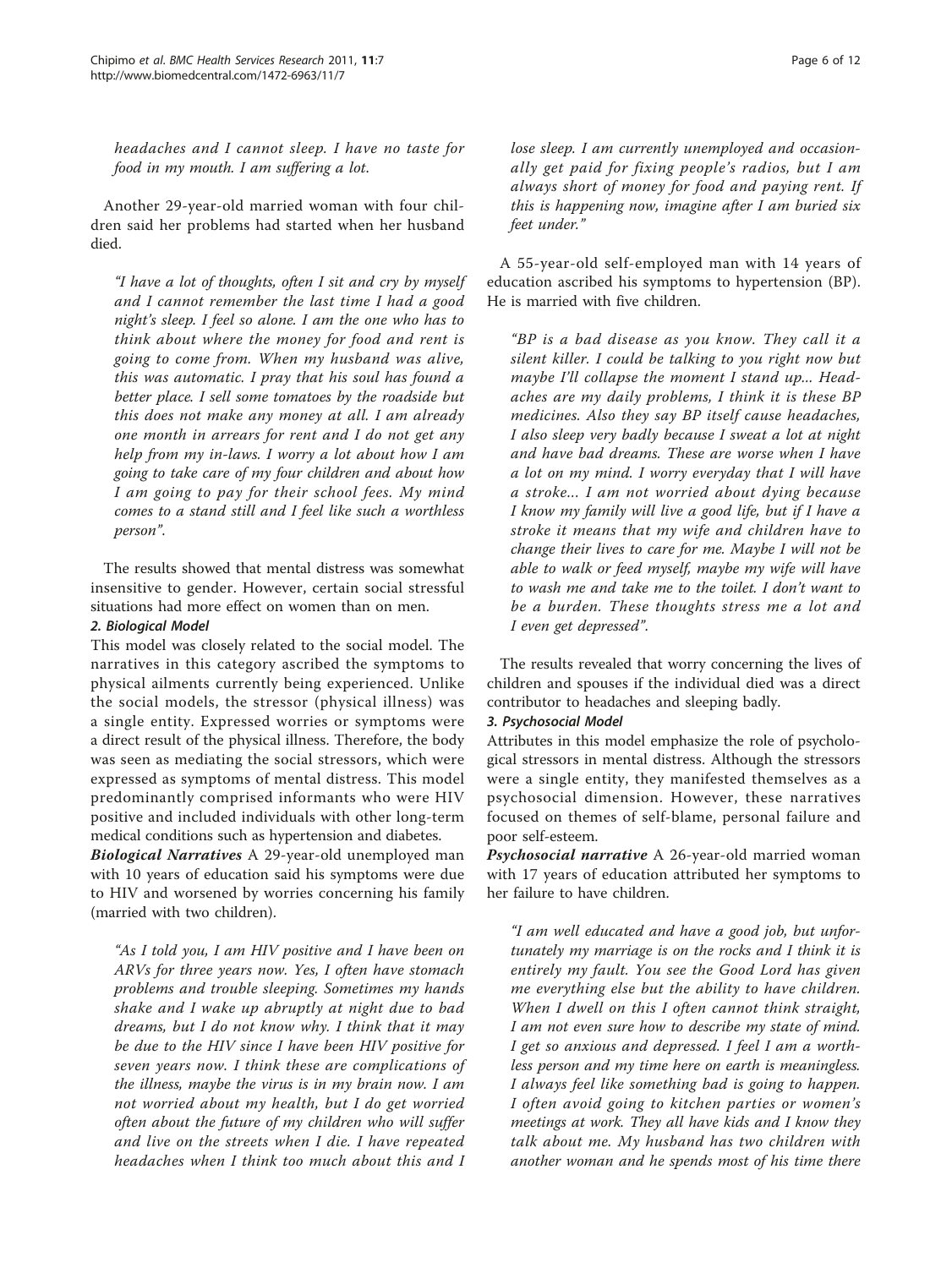and comes home only to change clothes. Once I confronted one of the other women and she shouted at me and said I was not a woman. Those words have never left my mind."

A 34-year-old woman working as a secretary attributed her symptoms to her physical disability. The physical disability was mentioned as the cause of the distress, although the psychosocial reality was emphasized in the narrative, making it more salient than the physical disability.

"... I had polio when I was young and it left me in a bad way... I am 34 years now and slowly getting old. I have never been married and don't have any children. Last year I had a boyfriend and I hoped that the year would not end before I got married but this didn't happen. Now I am just an object of pity. Both my young sisters are now married and have children. I have nothing to show at family gatherings. I always just go alone. I think this depresses me and I wonder what this entirely means."

Results demonstrated that suffering from certain conditions that left permanent scars on the body hindered access to social agreements such as marriage and hence contributed to mental distress. An inability to bear children was a factor contributing to mental distress in women.

# 4. Situational Model

In this category, symptoms were the result of a stressor that would result in a change in the respondent's life. Informants in this category viewed their stressor as representing 'the end of the road'. For example, this category included a 22-year-old university student who had discovered that he was HIV positive less than a week before the interview.

"This is a tragedy to me, I am young and my life is ruined before it has started. I stopped going to class because there is no point. I don't even know how to tell my parents. I have not slept in a week. I tried to drink beer so that maybe I sleep, but the beer tastes sour. This is pressure. I have no appetite, my mouth is sour. I sweat at night and I have a pounding headache."

The results demonstrated that HIV positive results contribute to mental distress.

# Perspectives of health professionals and healers

Many responses given by health providers were identified under the theoretical explanatory models, confirming consensus-driven attributable causes, treatment-seeking and response behavioural challenges from institutional and community perspectives. Health professionals reported that HIV infection was responsible for approximately 40% of institutionalized mentally distressed patients. When providers and healers constructed mental distress using reports from users, witchcraft and stigma emanating from HIV positive results emerged as major contributors to symptoms of mental distress.

"Because when you are told that you are HIV positive you think that you will die any time, so they have that fear." (Indigenous healer, male 39 years old, six years experience of treating HIV-infected persons.)

Most of the time these people are in denial. They say that I am not HIV positive, me I am not mentally sick, I have been bewitched, so it's very difficult. Some of them deny they are restless, they are... they cant see... you can see that this person is not as he used to be, moving up and down, shouting, me I am not sick, even if you are not talking about the... the topic they are just guilty somehow they have feelings like maybe these people they know that I am HIV positive. (Female health professional, 43 years old, 11 years of service.)

Yes. Some they come here and say "Bana lilowa" (they have bewitched me) "Nima shabe" (It is evil spirits). (Female health professional, 42 years old, 18 years of service)

Okay, I have forgotten one thing, some of them they say he slept with someone who aborted, she has "kapopo" you know what I mean. (Female health professional, 42 years old, 18 years of service)

The results revealed that despite noticeable changes in mood including social withdrawal and mood swings in a family member, health services were only sought when physical violence or suicidal tendencies developed. Until that point, most were home-bound.

Most of the time, it's when they become violent. They are short tempered or start threatening that they would kill themselves, breaking things, things like that. That's when they rush there. (Male health professional, 42 years old, 18 years of service)

Gender dimensions were noted when attributable causes to mental distress were assessed. Females were more likely to report social problems including stigma owing to HIV status, whereas males attributed causes to ARV treatment. In terms of treatment at home, all providers reported that predominantly women took that responsibility.

A close relative, someone they trust, someone who has been caring for them in the hospital. It's usually women. (Male health professional, 42 years old, 18 years of service)

When age was isolated, there was agreement between professional providers and healers regarding the age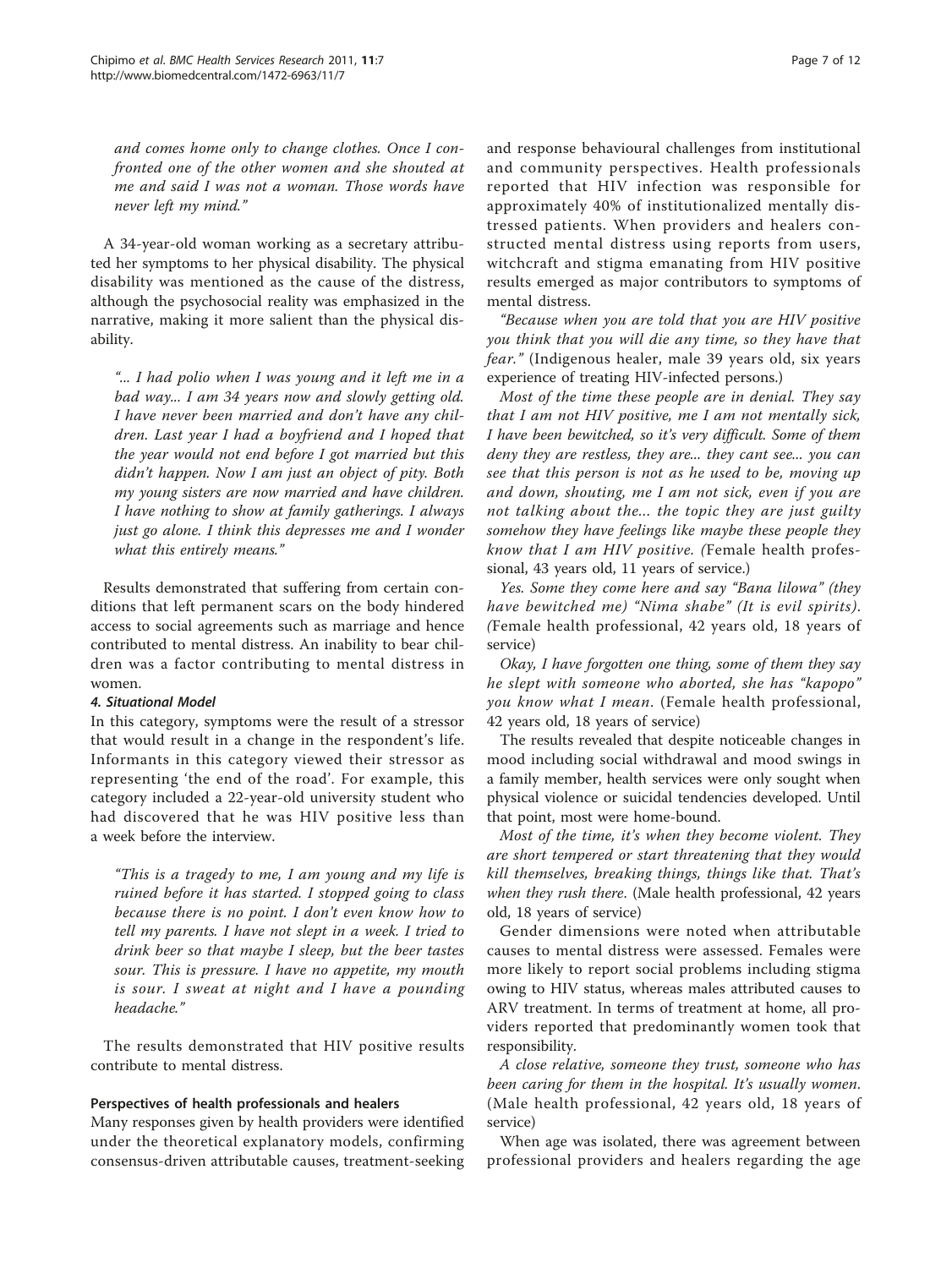group (15-35 years) of people frequently presenting with mental distress symptoms due to HIV. Furthermore, positive responses to treatment were obtained from professional providers and healers.

We traditional healers, we use leaves and roots, so we have the roots that we give them and sometimes we send them to test and most of them are responding well to treatment (Indigenous healer, male 39 years old, six years practice with HIV positive persons.)

Despite the reported treatment response, integration of these persons remains a challenge.

That one is a problem and is still difficult. A long time ago there used to be community psychiatry outreach where we would follow up patients to see how they were integrated but that was causing more problems. Even from their own families, they would say look he has come to visit that one who wafuntila (that one who was mentally distressed), he has not recovered fully. So that was causing too much stigma on those who may have completely recovered. That was the other reason causing relapse. Family members would keep reminding them that "Ichi ni cho funta" (this one is mentally distressed). It's a big problem. (Male health professional, 42 years old, 18 years of service.)

# Significance of explanatory models: Health-seeking and coping strategies

A large body of research has documented a strong relationship between stressful situations and mental distress. Therefore, the relationship between coping and mental distress holds specific interest in both HIV-infected and uninfected individuals. Coping mechanisms can be described as the sum total of ways in which we deal with minor stress, major stress and trauma. Many of these processes are unconscious, others are learned behaviours, and some are skills we consciously master to reduce stress and intense emotions such as depression. However, not all coping mechanisms are equally beneficial, and some can be detrimental.

# Health seeking and coping strategies among uninfected individuals

Informants in the Social Model were able to identify the cause of their symptoms and relate the cause directly to one or multiple social stressors. They relayed that they were unsure how long the stressors would last, that they did not recognise their symptoms as a disease entity and saw no need to seek medical attention. They stated that their symptoms would disappear once the stressors were removed and/or if they found a job to relieve the financial strain. Their coping strategy was based on the hope that things would improve.

"... I do not think my symptoms are an illness, its just problems with life. What can a doctor do for me unless he gives me a job to work at his house? I am just unfortunate but I am sure, God willing, I will find a job soon so that I can pay for my rent, buy food and take my children to school."

In the biological model, informants viewed their symptoms as part of the whole disease process and they were eager to consult medical personnel for treatment. However, they did not relate their symptoms to mental distress but "worries" for which they did not need psychotherapy or psychotropic medication. They said that their symptoms would not disappear permanently but have a recurring pattern. Their coping strategy was one of longing for longer symptom-free periods.

"As you know "sugar disease" (Diabetes) has no cure. It is here to stay. The doctors and nurses have told me what I should eat and what I shouldn't. The problem is, sometimes, even if I follow their advice, I still find myself admitted to hospital. Since I am self employed, it means for the period I am sick, there is no money coming into the house to pay my "nkongole" (debts). My family upkeep then becomes tricky... There is little I can do about this disease but to follow the doctor's advice and pray to God that I don't fall sick often, so I can care for my family."

Informants in the psychosocial model did not recognize their symptoms as an illness. They described their symptoms as normal reactions to events in their lives, but were willing to consult medical professionals. They admitted that psychotherapy would help but were very skeptical about the role of psychotropic medication in alleviating their symptoms. Hopelessness was identified as an important factor in this model. They remarked that their symptoms would run a chronic course with no hope of alleviation. The coping mechanism identified was religious faith and/or the hope of meeting somebody who would accept them for who they are.

"God never gives everything that a person needs. He always leaves out something. If he gives intelligence, he takes away beauty; if he gives you beauty, then he takes away the riches. There is nothing I can do about my situation. I guess I need to undergo some counseling because I think I am depressed... I cannot commit suicide because then I would be ungrateful for the life God has allowed me to have. I just hope that God has one more gift for me and I pray hard for that."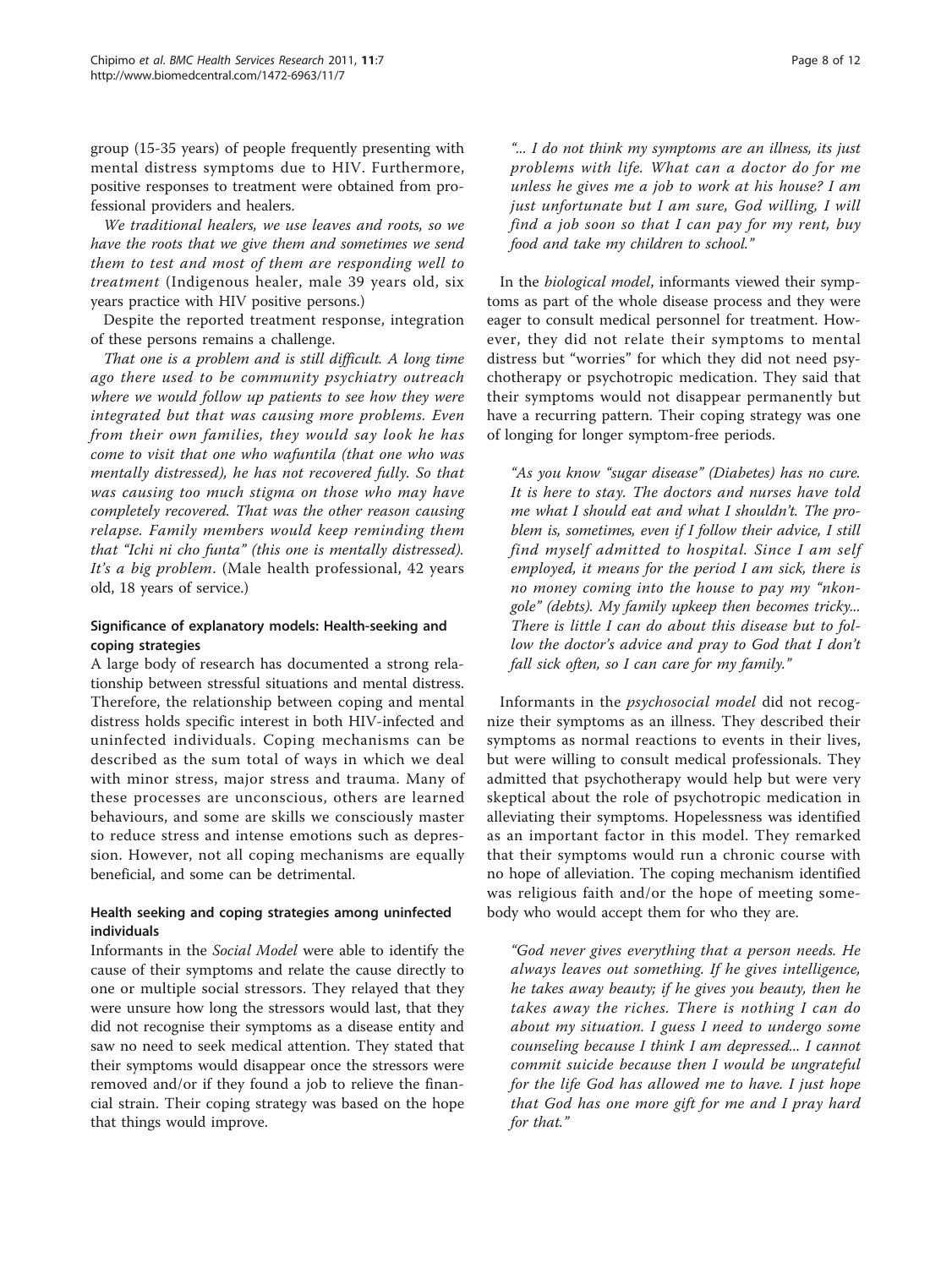# Health seeking and coping strategies among HIV-infected individuals

HIV positive informants fitted into the biological and situational models. Their symptoms of mental distress were ascribed specifically to their HIV status. However, some differences were noted in the health seeking and coping strategies. The differences were a function of how long they had known that they were HIV positive and if they were receiving ARVs. Informants who were newly diagnosed and those who had known of their HIV+ status longer but were not receiving ARVs had a high degree of hopelessness.

"My life is not worth living, I do not know how this happened. I feel worthless; I cannot contribute to my children's future... I will die soon. I don't even think these new medicines work. People say the medicines themselves can kill because of all the side effects... why take them if they are just prolonging misery... The whole disease is just stressing, it has left me helpless. When I see the disease finally cripples me and my hair falls off, everyone will know that I have AIDS and will say I have been sleeping around... it's just better to avoid everyone and stay alone."

In contrast, informants receiving ARVs had a lower degree of hopelessness. They recognized their symptoms as an illness requiring medical attention in the form of psychotherapy. However, they did not see the immediate benefit of psychotropic medication, and informants who had been very sick and/or had opportunistic infections prior to starting ARV expressed optimism about their lives and future. Most of the informants in this category did not view psychiatric consultation as necessary or appropriate for their situation, though they admitted that psychotherapy would be of help.

"You should have seen me three months ago. I was finished, I had had TB three times and I was half my weight. I thought I was going to die. I had lost all hope and every time I saw my kids I felt so low and hopeless. But now I am much happier and I have hope that I will see my children grow to adulthood. All this in just six months of taking ARVs... Yes I still get headaches when I think a lot, especially that life is rough and money is a big problem. I get a lot of worries about it but these come and go... At least I am much better now and when I feel bad I just go and see the clinic people... the counseling works and we get a lot in the support group meetings. After these meetings I often go home in a better mood."

# Comparison of explanatory models: Perspectives of the patient, health-care professionals and healers

Table [4](#page-9-0) presents a summary of the comparative models used by the patients and health care providers. A general measure of agreement exists between explanatory models of the study groups. The experience of mental distress among patients appears to have been governed by problems relating to socio-economic problems (poverty), particularly problems in the home (marital problems). However, occasional differences were noticed. Male respondents emphasized economic problems more, while female respondents emphasized social problems (marital, violence in the family, alcohol abuse by spouse). Female respondents mentioned economic problems as a secondary effect of separation, divorce or being widowed. Additional explanatory models were noted in the presence of chronic illness including HIV, hypertension and diabetes. In these circumstances, explanatory models emphasized the role of the physical illness in the experience of mental distress. Perception of the cause of the symptoms, expectations of the course of the illness, severity of the symptoms, family support and presence of stigma, were all predictors of healthseeking behaviour.

A broad consensus was apparent among the health care providers, although there were some clear differences. Health care providers agreed that symptoms were problems of the mind mediated by socio-economic problems. They were in agreement that these symptoms required some form of intervention (medication, prayer or exorcism) in order to alleviate the suffering of the patient. They agreed that HIV poses special circumstances and that it causes much distress. However, there were occasional differences in emphasis on the cause, course of illness and preferred treatment (Table [4\)](#page-9-0).

However, a greater difference was evident between the patients and the health care providers. Health care providers had a predetermined cause and effect pathway, either: (1) social circumstances leading to mental distress (stress, depression) and in turn mental distress symptoms; or  $(2)$  bad spirits (witchcraft) leading to mental distress symptoms. Patients had a somewhat different narration of the illness experience in the different models. HIV positive individuals (regardless of ARV history) and those with chronic medical conditions established a cause and effect pathway, but HIV negative individuals did not; they had a more narrative and experience-based understanding of their illness. They did not readily attribute their mental distress symptoms to an illness entity but to life's problems and a few of them entertained witchcraft as a cause. This impacted profoundly on what treatment choices they made.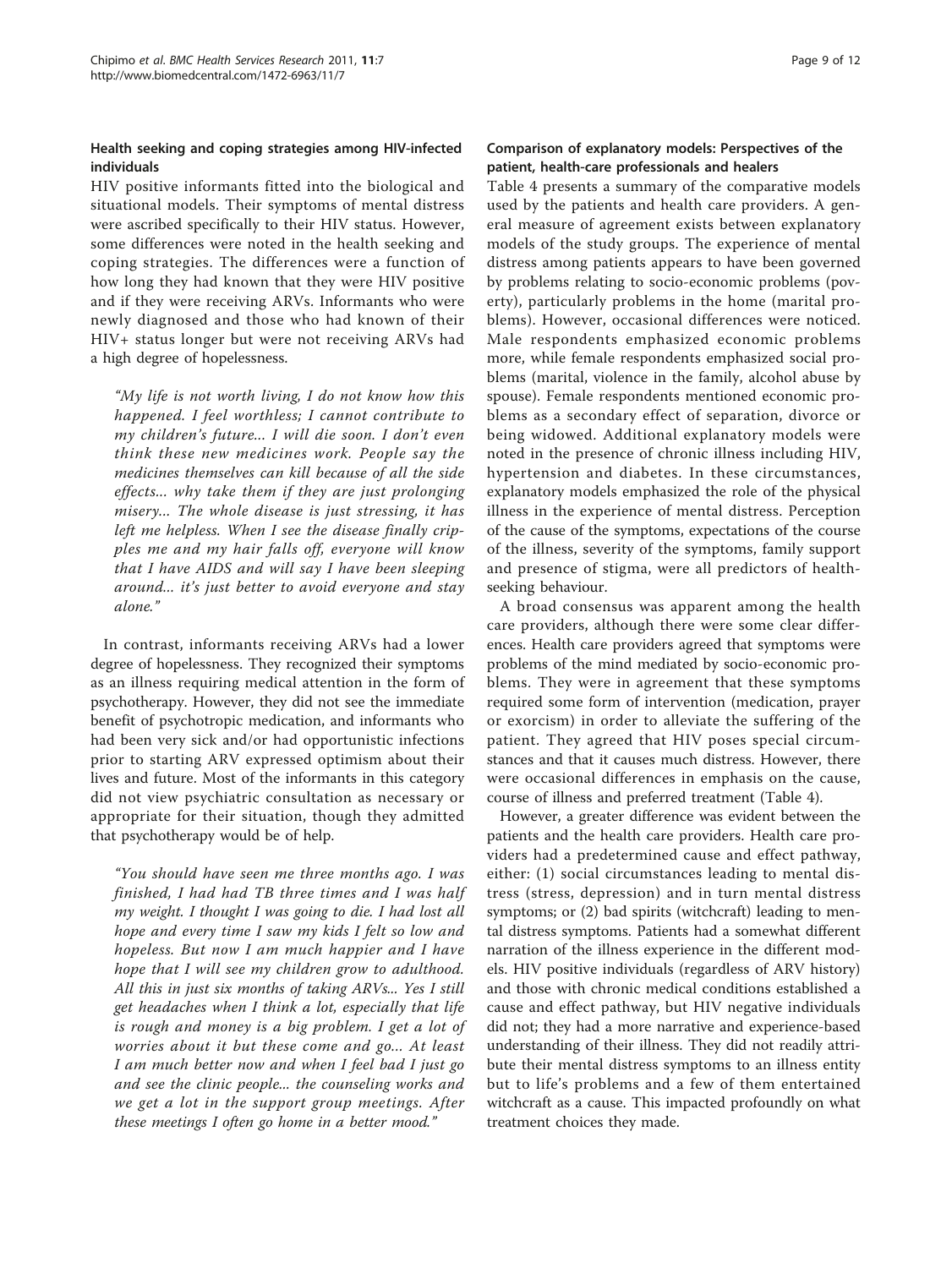| Components<br>of<br>explanatory<br>model                  | $HIV -$                                                                                                                                 | $HIV +$                                                                                        | Health care providers                                                                                  | Comments                                                                                                                                                                   |
|-----------------------------------------------------------|-----------------------------------------------------------------------------------------------------------------------------------------|------------------------------------------------------------------------------------------------|--------------------------------------------------------------------------------------------------------|----------------------------------------------------------------------------------------------------------------------------------------------------------------------------|
| 1. Name<br>given to<br>symptoms                           | -Problems of the mind                                                                                                                   | -Problems of the mind<br>-Depression and stress                                                | -Depression, stress<br>-problems of the mind                                                           | -Occasional differences exists in the name<br>given to symptoms between the health<br>professionals and the traditional healers                                            |
| 2. Cause of<br>symptoms                                   | -Poverty, marital problems,<br>-witchcraft                                                                                              | -Worries about course<br>of disease, worry about<br>future of family - HIV<br>infection        | -Social-economic<br>problems, intercurrent<br>illnesses - bad spirits                                  | Witchcraft was cited as a cause among<br>some the traditional healers. HIV infection<br>was cited as a cause mostly among HIV+<br>not on ARV's                             |
| 3.Common<br>symptoms of<br>experience                     | Headache, sleeplessness, poor<br>appetite, worthlessness, crying                                                                        | Worthlessness, loss of<br>hope. Somatic<br>symptoms                                            | - Somatic symptoms, -<br>Social withdraw                                                               | Significant differences noted based on<br>HIV status and (if on) duration on ARVs                                                                                          |
| 4. Greatest<br>fear about<br>their<br>experiences         | - Worries about future of children.<br>- death, - disability from illness, -<br>not ever getting married                                | - Children's future. -<br>Death, - Stigma from<br>relatives and friends -<br>Course of illness | - Future of family, - Death,<br>- Stigma from family and<br>friends, - Short life<br>expectancy        | - Worries about future of family were the<br>majority. Short life expectancy was next<br>and the newly diagnosed worried more<br>about stigma                              |
| 5. Severity of<br>experience                              | - Severe but can have a remedy                                                                                                          | Extremely severe, no<br>way back, hope for the<br>best                                         | Severity depends on<br>other circumstances such<br>as poverty and family<br>support                    | Severity depended a lot on level of<br>adjustment to HIV status and severity of<br>circumstances                                                                           |
| 6. Choice of<br>treatment                                 | Clinic, pain killers, majority no<br>treatment                                                                                          | Clinic, counselling, -<br>Religion, - no<br>treatment                                          | - Counselling, - Exorcism,<br>- Support groups, family<br>involvement. -<br>Antidepressants            | Choice of treatment depended on what<br>was thought to cause the problem                                                                                                   |
| 7. Factors<br>leading to<br>choice of<br>treatment        | Severe symptoms (headache,<br>tiredness, loss of sleep)                                                                                 | Severity of symptoms, -<br>family support, -<br>Disclosure                                     | Severity of symptoms,<br>cause of symptoms,<br>previous failed<br>consultations, Family<br>involvement | Factors associated with treatment options<br>were, perceived cause of illness, family<br>support.                                                                          |
| 8. Course of<br>symptoms<br>and<br>alleviating<br>factors | - Short course, - Finding cure, -<br>Solution possible (finding a job,<br>improved marital relationships),<br>may have a chronic course | Chronic course, - ARVs,<br>- Family support, social<br>support groups, -<br>Prayer - No hope   | - Can be modified by<br>counselling and<br>medication - Support<br>groups - Traditional<br>medicine -  | - Course of illness associated with<br>perceived course of illness, ARVs -<br>Alleviation of symptoms dependent on<br>adjustment to illness, medication and<br>counselling |

<span id="page-9-0"></span>Table 4 Summary of comparative explanatory models used by patients and health care providers

# **Discussion**

This paper outlines the findings of a qualitative study nested within a cross-sectional validation study investigating the importance of explanatory models for improving the provision of mental health services, particularly for HIV-infected individuals. Explanatory models used by HIV-infected and uninfected individuals were elicited and compared to those of local health care providers. The relationships between these explanatory models, health seeking behaviour and coping strategies were investigated. The salient findings of this research are that patients without chronic illness, who are identified as having mental distress, express these symptoms through an array of somatic symptoms that they attribute to social disadvantage and strained family relationships. In contrast, those with chronic illnesses such as HIV attribute their experience of mental distress to the disease process. However, their symptoms are perpetuated by existing social circumstances and worry concerning the future. HIV infection added strain and this contributed to the onset of symptoms and compounded other existing social stressors. Health-seeking and coping strategies were determined by the cause of the illness, its perceived course, family support and perceived duration of illness. The explanatory models of the patients and the health care providers did not differ as much as expected. While health care providers had a predetermined structure in which they recognised mental distress, patients had an illness experience-based rationalisation of symptoms. The findings suggested that health care providers were unfamiliar with how the patient's explanatory models affected health-seeking and coping behaviours, similar to the findings of previous studies.

The constellation of somatic presentations in this study has previously been reported in Zambia [[3,4,9\]](#page-11-0) and other developing countries[\[19-21](#page-11-0)]. However, the diagnostic significance of these symptoms for identification of mental distress is not universal. They may vary widely among societies according to the burden of disease, gender perspectives and the societal perception of the symptoms. For example, some societies would emphasize fatigue [[22\]](#page-11-0) while others would emphasize headache[\[4](#page-11-0)]. Somatic symptoms appear to be more consistent universal indicators for mental distress across cultures, and this has been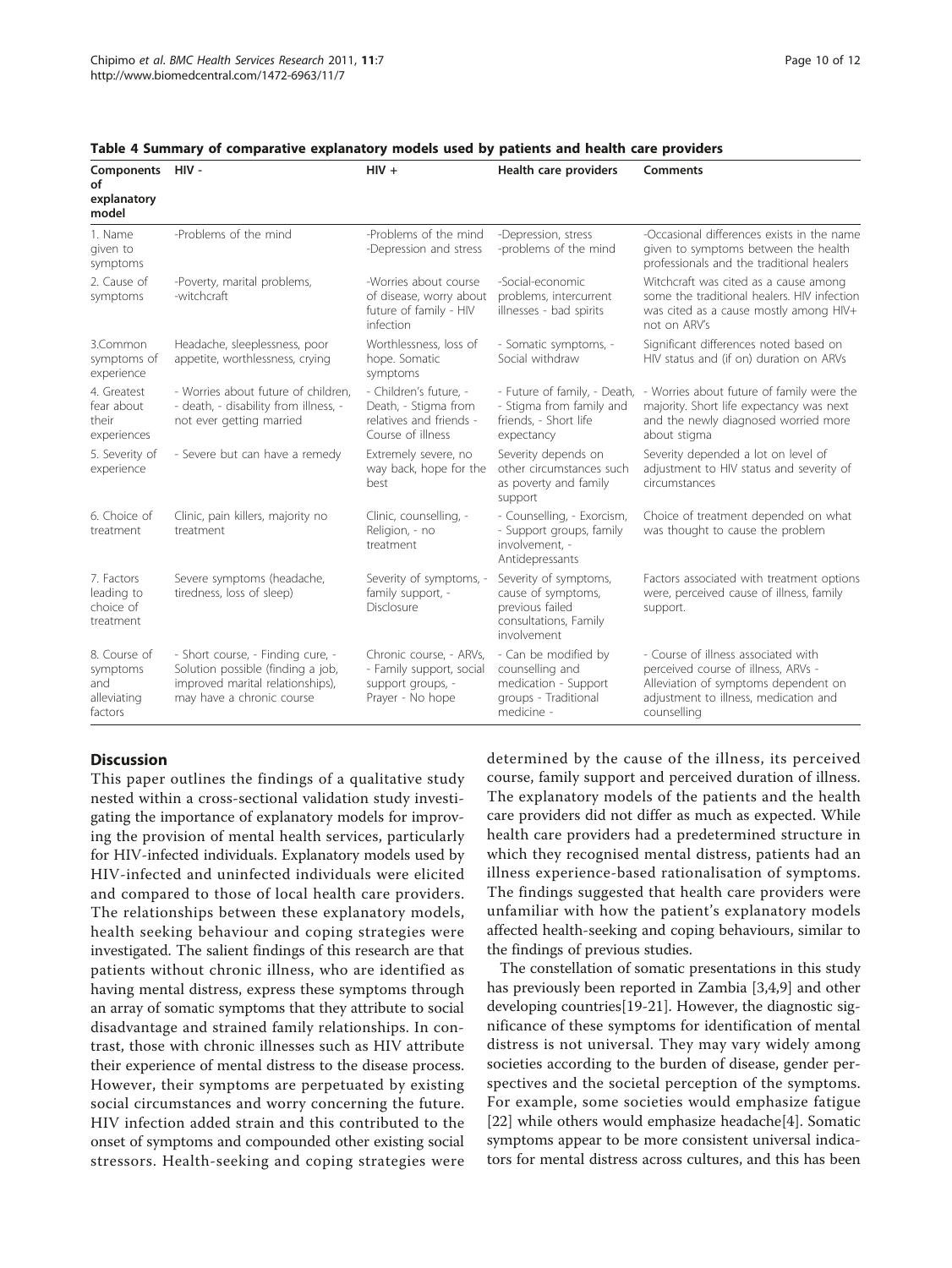demonstrated in this study where somatic complaints were a central feature of the narratives.

Causes of mental distress symptoms were somewhat different in the taxonomic models illustrated. However, two main causes stood out; with the exception of the biological model, economic difficulties and difficulties in marital relationships were most cited. The informants conceptualised their distress as a direct consequence of poverty and attached no significance to a biochemical cause. The more adverse the social circumstances, the worse the symptoms; this finding has been confirmed by other studies[[10](#page-11-0)]. In the biological models (HIV and other chronic illness), there was a direct link between the illness and the symptoms. However, the symptoms were compounded by social difficulties and stigma. Several studies examining the relationship between HIV and psychological variables have demonstrated that patients well-adjusted to their HIV-positive status tended to have lower levels of mental distress and expressed hope[\[23](#page-11-0)].

Gender is a critical determinant of mental distress and is closely related to course, care and support. Gender determines the differential power and control men and women have over the socioeconomic determinants of their mental health, their social position, treatment choices and their susceptibility and exposure to specific mental health risks[\[24\]](#page-11-0). Women appear to be affected to a greater extent than men across different countries and different settings. Women present with an earlier age of onset of symptoms, a higher frequency of somatic symptoms but less severe illness[[24\]](#page-11-0). Men have a protracted course of illness and they exhibit poor social adjustment and a poorer long-term outcome[[25\]](#page-11-0). Gender-specific risk factors for mental distress that disproportionately affect women include co-morbid circumstances such as gender-based violence, low income and income inequality[[26](#page-11-0)]. Other factors include severe life events that cause a sense of loss, inferiority or humiliation. In addition, women have a responsibility to care for others [[27,28](#page-11-0)]. Pressures created by these multiple roles combine and account for the poor mental health of women. A positive correlation has been reported between the frequency and severity of these social factors and the frequency and severity of mental distress in women[\[25](#page-11-0)]. Gender differences exist in terms of patterns of seeking help for mental distress, with women more likely to seek help from and disclose mental health problems to their primary health care physician than men[[29\]](#page-11-0). Therefore, gender-specific determinants and mechanisms that promote and protect mental health and foster resilience to stress and adversity should be emphasized.

Research investigating the psychosocial impact of HIV has demonstrated that the level of mental distress is high among HIV-infected individuals,[[3](#page-11-0)] particularly

those recently diagnosed or who have developed opportunistic infections. Several intervening reasons for the onset of mental distress have been discussed, ranging from psychosocial to biological factors. Evidence has linked effecting coping styles to better compliance with ARVs and positive health-seeking tendencies[[30,31\]](#page-11-0). Furthermore, effective health-seeking is associated to a better quality of life, reduction in risk-taking behaviour, and higher total lymphocyte and natural killer cell counts[[32](#page-11-0)]. Therefore, it is imperative that the relationships between coping, treatment choices and psychological morbidity are elucidated. The findings presented herein confirm results from previous studies and demonstrate a significant association between the severity of mental distress, maladaptive coping strategies and poor health-seeking behaviour, particularly among the newly diagnosed.

There are a number of limitations to this study including its qualitative nature, which limits the findings to statements concerning association and not causality. However, the main aim of this study was to describe the explanatory models for mental distress among HIVinfected and uninfected individuals, and how these are associated with coping mechanisms and treatment preferences. This study was conducted in the capital city of Zambia, which has a comparatively high concentration of local and international institutions that support improved quality health services. Furthermore, the urban population has higher educational attainment than rural populations and easier access to private and public healthcare systems. Therefore, generalization of these findings should be limited to settings that have similar social organizational and economic structure as it is unknown if the same model would be applicable in rural parts of the country. A validation study or further research carried out in a different setting and culture with a larger sample size would be useful to confirm the findings of the present study.

# Conclusion

The results of this study support the findings of studies carried out in other developing countries that emphasize the role of social context for understanding mental distress. The patient's conceptual perspective of mental distress is rarely studied and this research demonstrates that the patient's models of illness may differ somewhat from those of health care providers. Their explanatory models are consistent and coherent, and appear to be associated with health-care-seeking behaviour and coping strategies. Therefore, provision of medical treatment should take into account the patient's explanatory models to generate a joint treatment plan. The results in this study suggest that a balance between the professionals' and patients' models is particularly important among